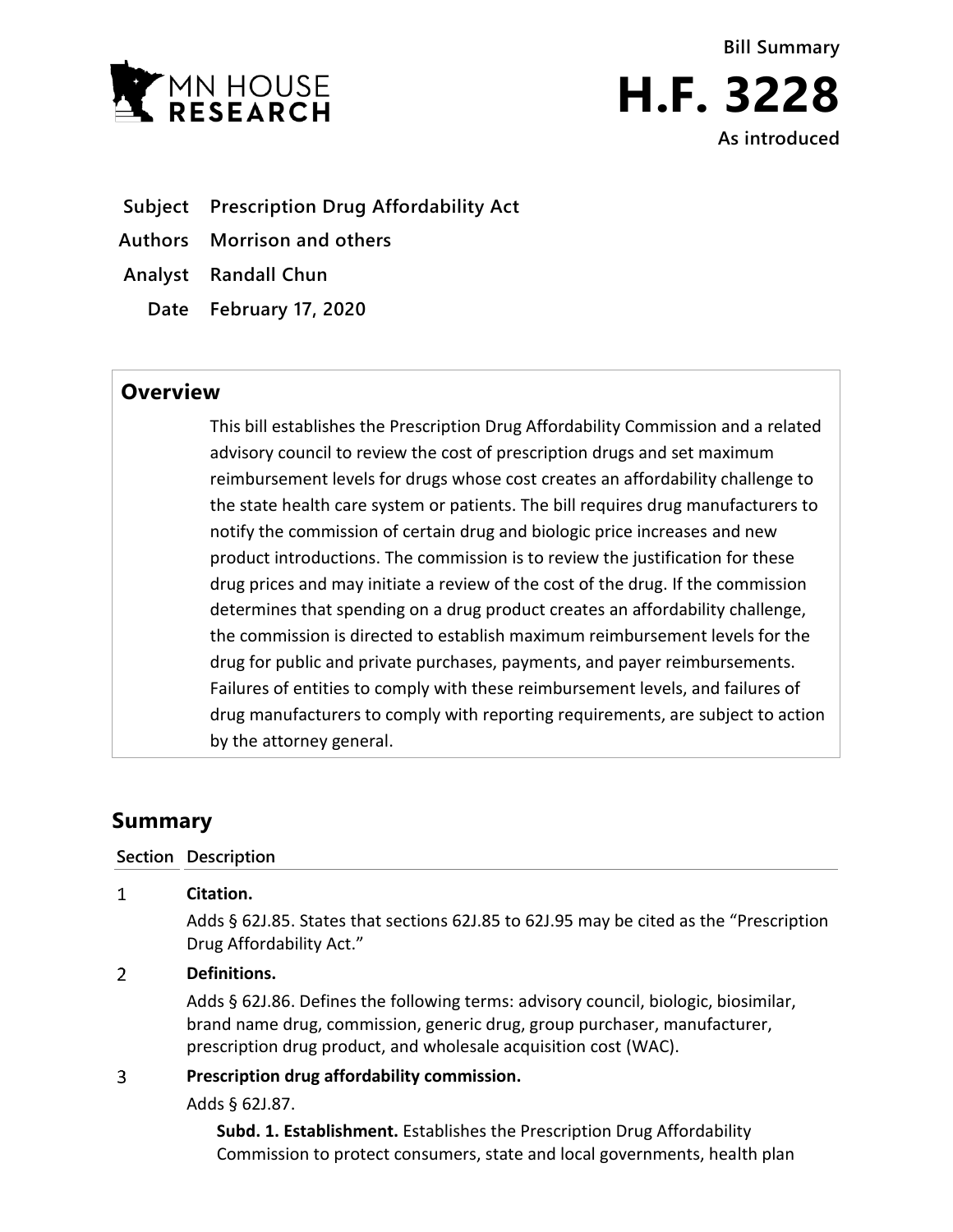companies, providers, pharmacies, and other stakeholders from excessive costs of certain prescription drugs.

**Subd. 2. Membership.** (a) Provides that the commission consists of seven members – three appointed by the governor, one by the majority leader and one by the minority leader of the Senate, and one by the speaker of the House and one by the House minority leader.

(b) Requires members to have knowledge and expertise in health care economics and finance, and not be an employee or board member of, or consultant to, a manufacturer or trade association for manufacturers.

(c) Requires initial appointments to be made by January 1, 2021, with appointees serving staggered terms.

**Subd. 3. Terms.** Following initial appointments, specifies that members serve four-year terms and shall not serve more than two consecutive terms. Allows members to resign at any time by giving written notice.

**Subd. 4. Chair; other officers.** Specifies the procedure to be used for designating and electing the chair, vice-chair, and other officers.

**Subd. 5. Staff; technical assistance.** Allows the commission to hire an executive director and employ or contract with others for assistance. Requires the attorney general to provide legal services to the commission.

**Subd. 6. Compensation.** States that members shall not receive compensation but may be reimbursed for expenses.

**Subd. 7. Meetings.** Requires the commission to meet publicly at least every three months to review prescription drug product information that is submitted, and to allow for public comment. Specifies other requirements related to meetings.

**Subd. 8. Expiration.** States that the commission does not expire.

#### $\overline{4}$ **Prescription drug affordability advisory council.**

Adds § 62J.88.

**Subd. 1. Establishment.** Requires the governor to appoint an 11-member advisory council to advise the commission on drug cost issues and represent stakeholder views. Specifies criteria related to knowledge and expertise of members.

**Subd. 2. Membership.** Specifies membership.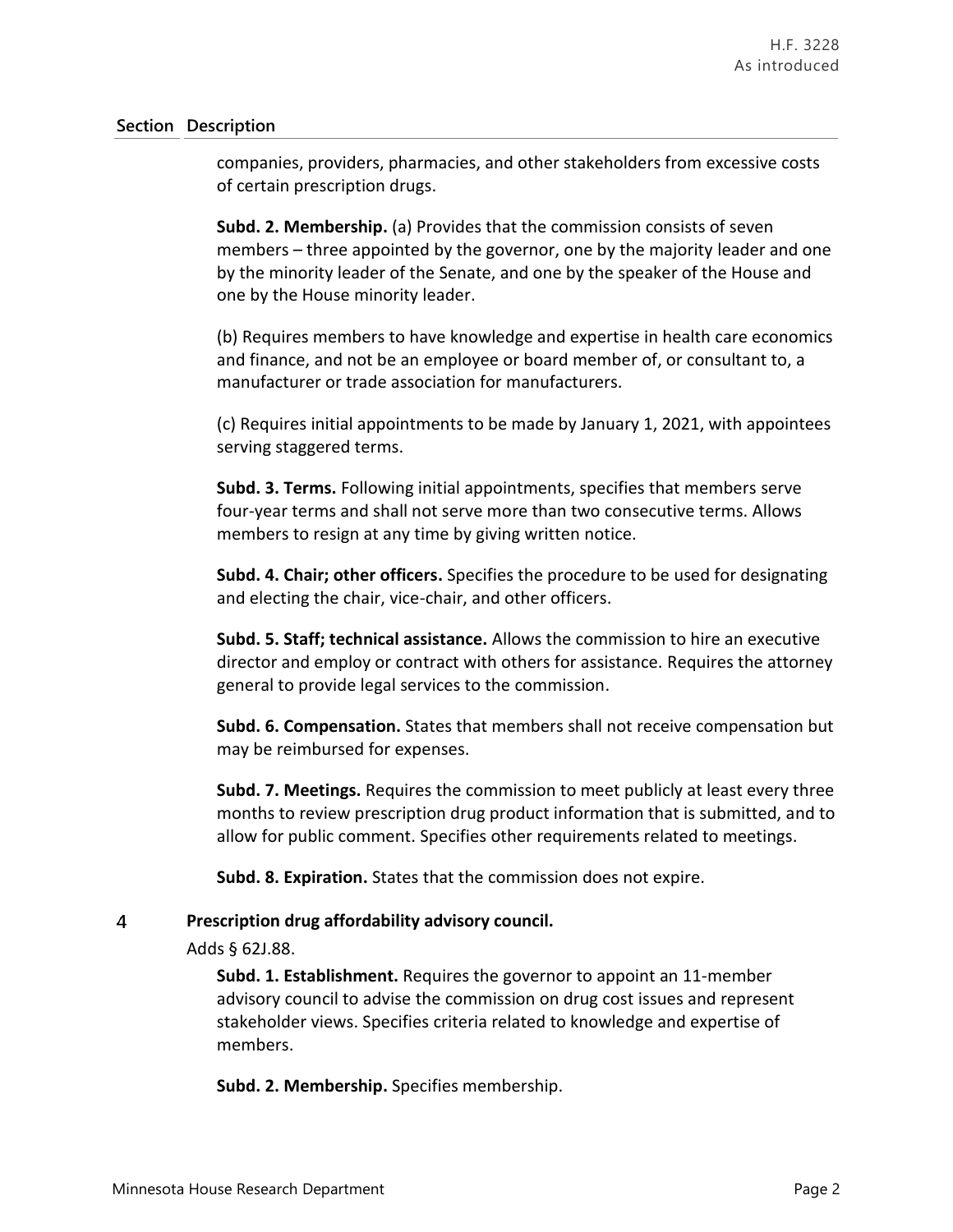**Subd. 3. Terms.** Requires initial appointments to be made by January 1, 2021, and specifies requirements for staggered and regular terms and removal and vacancies.

**Subd. 4. Compensation.** Provides that members receive compensation according to the standard procedures that apply to advisory councils and committees.

**Subd. 5. Exemption.** Provides that the council does not expire.

#### 5 **Conflicts of interest.**

Adds § 62J.89.

**Subd. 1. Definition.** Defines "conflict of interest."

**Subd. 2. General.** Requires commission and advisory council members, commission staff, and third-party contractors to disclose any conflicts of interest prior to entering into any appointment, employment, or contract. Specifies recusal and disclosure requirements.

**Subd. 3. Prohibitions.** Prohibits commission and advisory council members, commission staff, or third-party contractors from accepting gifts, bequeaths, or donations that raise the specter of a conflict of interest or have the appearance of injecting bias.

#### 6 **Required manufacturer reporting requirement.**

Adds § 62J.90.

**Subd. 1. Brand name drugs or biologics.** Requires a drug manufacturer to notify the commission if the manufacturer: (1) increases the WAC or a brand name drug or biologic by more than 10 percent or by more than \$10,000 during any 12 month period or course of treatment less than 12 months; or (2) intends to introduce or market a brand name drug or biologic at a WAC of \$30,000 per calendar year of course of treatment.

**Subd. 2. Biosimilar drugs.** Requires a manufacturer to notify the commission if it intends to introduce or market a biosimilar at a WAC that is not at least 15 percent lower than the referenced brand biologic.

**Subd. 3. Generic drugs.** Requires a manufacturer to notify the commission if: (1) it increases the WAC of a generic drug by \$100 or more for a 30-day supply, a supply less than 30 days based on recommended dosage, or one unit of the drug; and (2) the WAC is increased by 200 percent or more during the preceding 12 month period.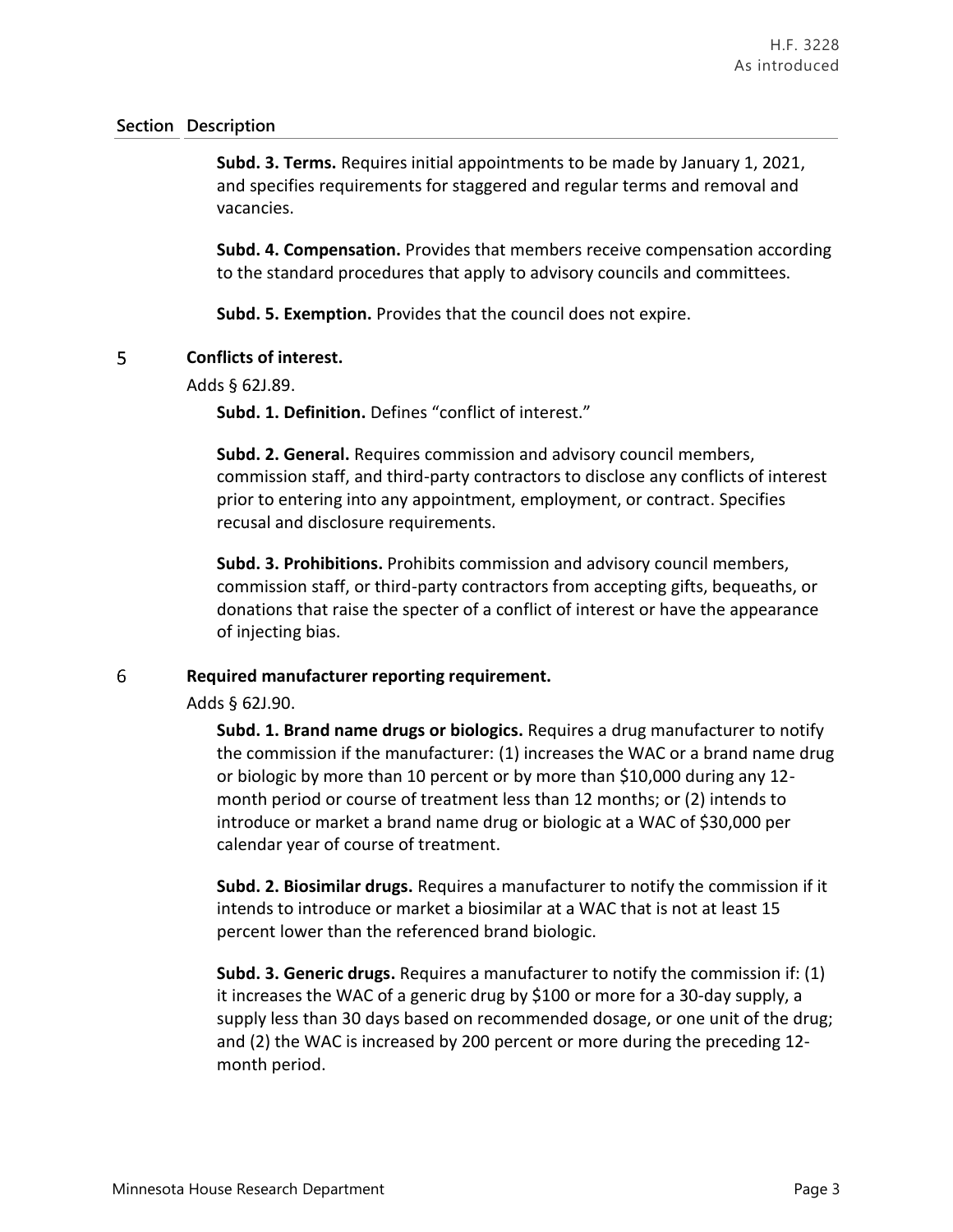**Subd. 4. Other reporting requirements.** Allows the commission, in consultation with the advisory council, to establish a manufacturer reporting threshold for other drugs that may impose costs that create significant affordability challenges.

**Subd. 5. Notification; justification.** (a) Requires manufacturer notices to be provided at least 30 days before the effective date of the increase or introduction. Upon notification, requires the commission to review the justification for the introductory price or price increase.

(b) Requires the commission, to the extent practicable, to access manufacturer justification information made public by other states.

(c) If justification information is not available from other states, allows the commission to require a manufacturer to submit documents and research related to the introductory price or price increase, including but not limited to life cycle management, net average price in Minnesota, market competition and context, projected revenue, and value or cost-effectiveness.

**Subd. 6. Public input.** Requires the commission to make public all notifications and justifications, unless the information is likely to compromise the financial or competitive position of the manufacturer or could qualify as trade secret. Provides that the public may request the commission to proceed with a cost review.

**Subd. 7. Determination to proceed with review.** (a) Allows the commission to initiate a review of the cost of a production drug reported to the commission.

(b) Requires the commission to review any public requests for a cost review and determine whether to proceed with a review.

(c) If there is no consensus of whether to review a drug, allows any member of the commission to request a vote on whether to review.

#### $\overline{7}$ **Affordability of a prescription drug product.**

Adds § 62J.91.

**Subd. 1. General.** Upon a decision to proceed with a cost review, requires the commission to conduct the review and determine whether appropriate utilization of the drug, based on the FDA label and standard medical practice, has led or will lead to affordability challenges for the state health care system or for patients.

**Subd. 2. Review considerations.** Specifies the factors the commission may consider in reviewing the cost of a prescription drug product. The specified factors include, but are not limited to: selling price of the drug; average monetary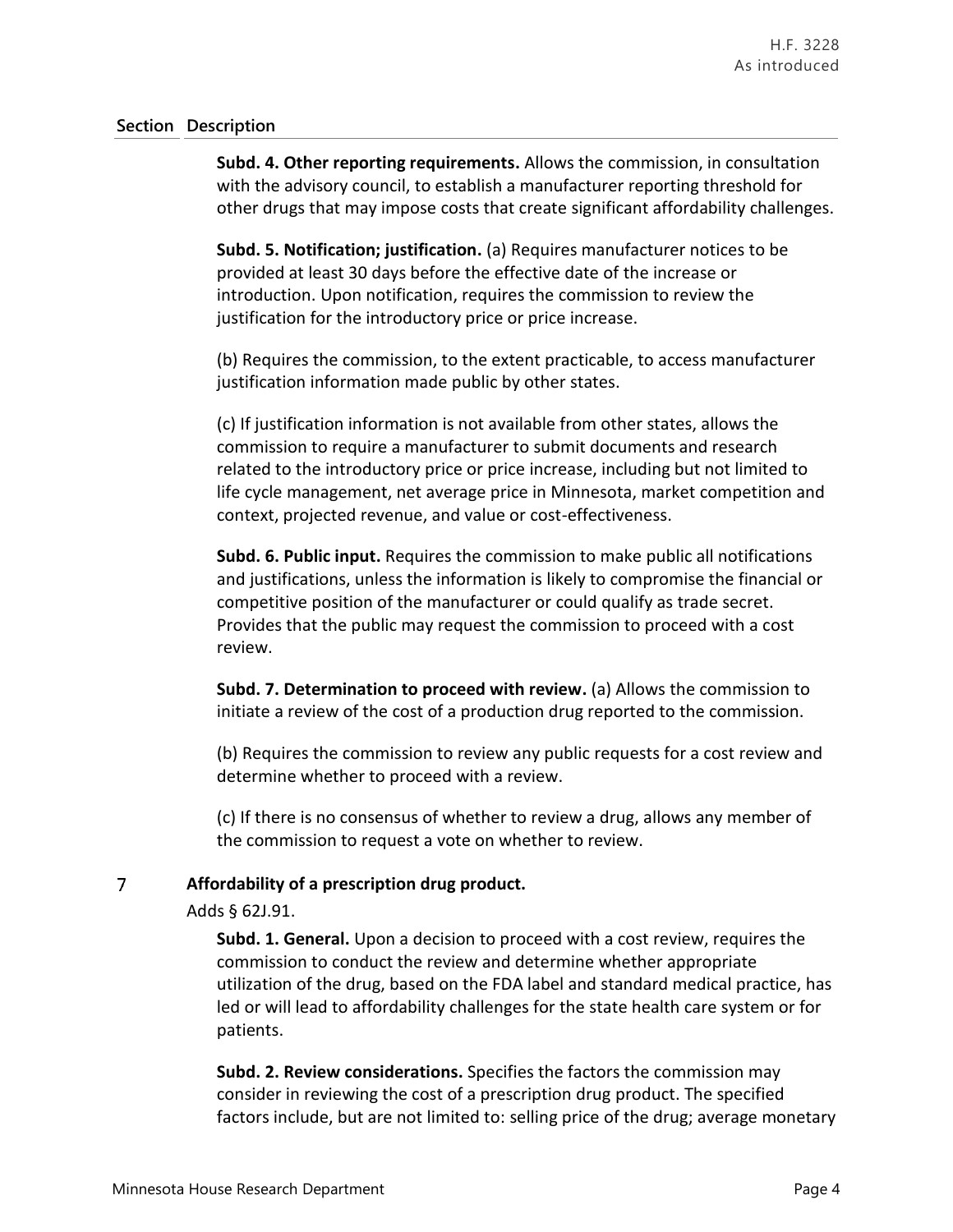price concession, discount, or rebate provided to group purchasers; total amount of the concession, discount, or rebate provided to each PBM; price of therapeutic alternatives and the average concession, discount, or rebate provided for these alternatives; cost to group purchasers; impact on patient access relative to cost and insurance design; the value of patient access programs; cost impact relative to baseline effect of existing alternatives; and copays and cost-sharing.

**Subd. 3. Further review factors.** If the commission, after considering the factors listed under subdivision 2, is unable to determine whether the drug has or will produce an affordability challenge, allows the commission to consider the following additional factors: research and development costs, direct-to-consumer marketing costs, gross and net manufacturer revenues, and additional factors determined by the commission to be relevant.

**Subd. 4. Public data; proprietary information.** (a) Requires submissions to the commission related to a drug cost review to be made public, with the exception of information the commission determines is proprietary.

(b) Requires the commission to establish standards for proprietary information.

(c) Requires the commission to provide public notice and an opportunity for public comment prior to establishing standards under paragraph (b).

#### 8 **Determinations; compliance; remedies.**

Adds § 62J.92.

**Subd. 1. Maximum reimbursement level.** (a) If the commissioner determines that spending on a prescription drug product creates an affordability challenge, directs the commission to establish a maximum reimbursement level after considering the cost of administering the drug, cost of delivering the drug to consumers, and other relevant administrative costs.

(b) States that the maximum reimbursement level applies to all public and private purchases, payments, and payer reimbursements for the drug product intended for individuals in the state in person, by mail, or other means.

(c) Requires the commission to determine how much each participant in the supply chain is remunerated.

**Subd. 2. Noncompliance.** (a) Requires noncompliance by an entity to bill or pay a reimbursement rate set by the commission to be referred to the attorney general.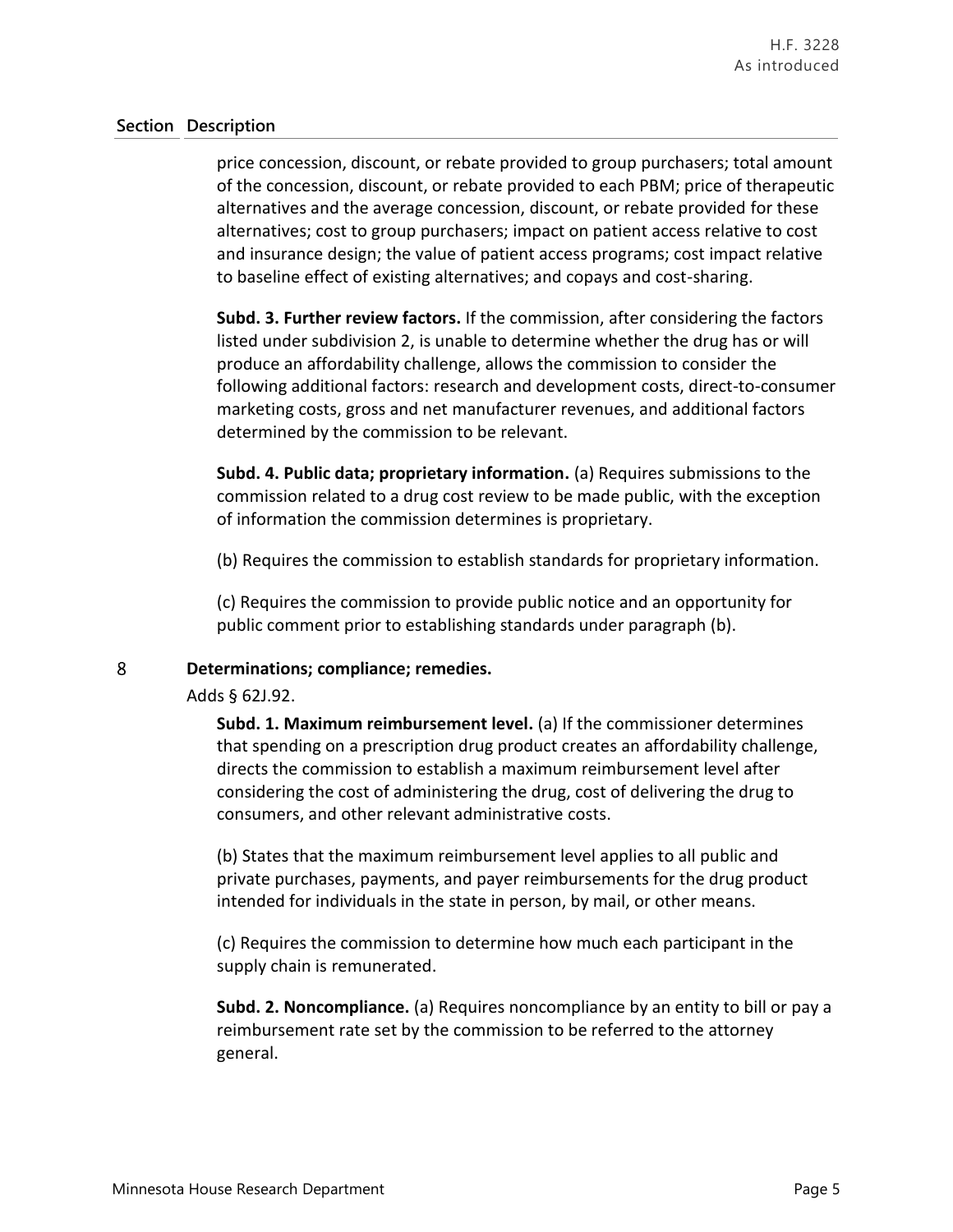(b) If the attorney general finds that an entity was noncompliant, allows the attorney general to pursue remedies under chapter 8 or appropriate criminal charges if there is evidence of intentional profiteering.

(c) Provides that an entity that obtains price concessions from a manufacturer that result in a lower net cost to the stakeholder than the level established by the commission shall not be considered noncompliance.

(d) Requires the attorney general to provide guidance to stakeholders on activities that could be considered noncompliant that are in addition to billing and payment where drug costs exceed the level established by the commission.

**Subd. 3. Compliance with reporting.** Requires the failure of a drug company to report to the commission as required by section 62J.90 or submit information requested by the commission under sections 62J.86 to 62J.95 to be referred to the attorney general for review and possible action as permitted under chapter 8.

**Subd. 4. Appeals.** Allows appeals of commission decisions and specifies procedures.

#### 9 **Reports.**

Adds § 62J.93. Requires the commission, beginning March 1, 2021, and each March 1 thereafter, to report to the governor and legislature on general price trends in prescription drug products, the number of manufacturers required to report under section 62J.90, and the number of drugs subject to cost review and analysis, including the result of any analysis and the number and disposition of appeals and judicial reviews.

#### 10 **ERISA plans and Medicare drug plans.**

Adds § 62J.94. (a) States that nothing in sections 62J.85 to 62J.95 shall be construed to require ERISA plans or Medicare Part D plans to comply with commission decisions. Provides that these plans are free to choose to reimburse more than the maximum level set by the commission.

(b) Requires providers who dispense and administer drugs in the state to bill all payers no more than the maximum level without regard to whether or not an ERISA plan or Medicare Part D plan chooses to reimburse the provider in an amount greater than the maximum level.

(c) Defines an ERISA plan or group health plan.

#### 11 **Severability.**

Adds § 62J.95. Provides that sections 62J.85 to 62J.94 are severable.